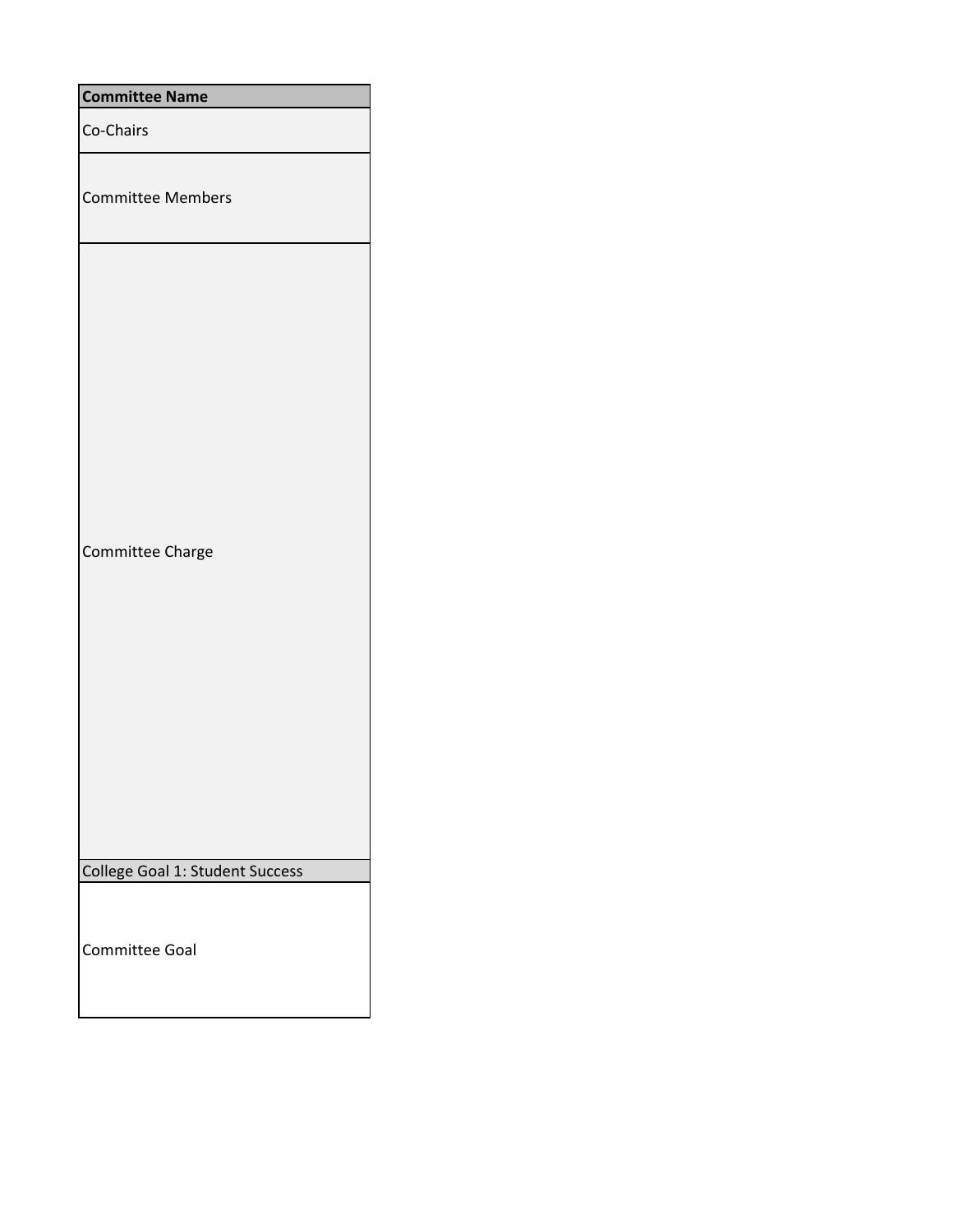| <b>Action Plan</b>                                                                                                                    |
|---------------------------------------------------------------------------------------------------------------------------------------|
| Timeline                                                                                                                              |
| Indicate the status of the goal                                                                                                       |
| (complete, in progress, other) and                                                                                                    |
| briefly describe the progress made on                                                                                                 |
| the goal.                                                                                                                             |
| Where is the evidence? List evidence                                                                                                  |
| and cite relevant data strands                                                                                                        |
| (indicators) that relate to the work that                                                                                             |
| has been done.                                                                                                                        |
|                                                                                                                                       |
| What recommendations does the<br>committee have for the future?                                                                       |
|                                                                                                                                       |
| College Goal 2: Professional                                                                                                          |
| Development                                                                                                                           |
| <b>Committee Goal</b>                                                                                                                 |
| <b>Action Plan</b>                                                                                                                    |
| Timeline                                                                                                                              |
| Indicate the status of the goal<br>(complete, in progress, other) and<br>briefly describe the progress made on<br>the goal.           |
| Where is the evidence? List evidence<br>and cite relevant data strands<br>(indicators) that relate to the work that<br>has been done. |

 $\mathsf{l}$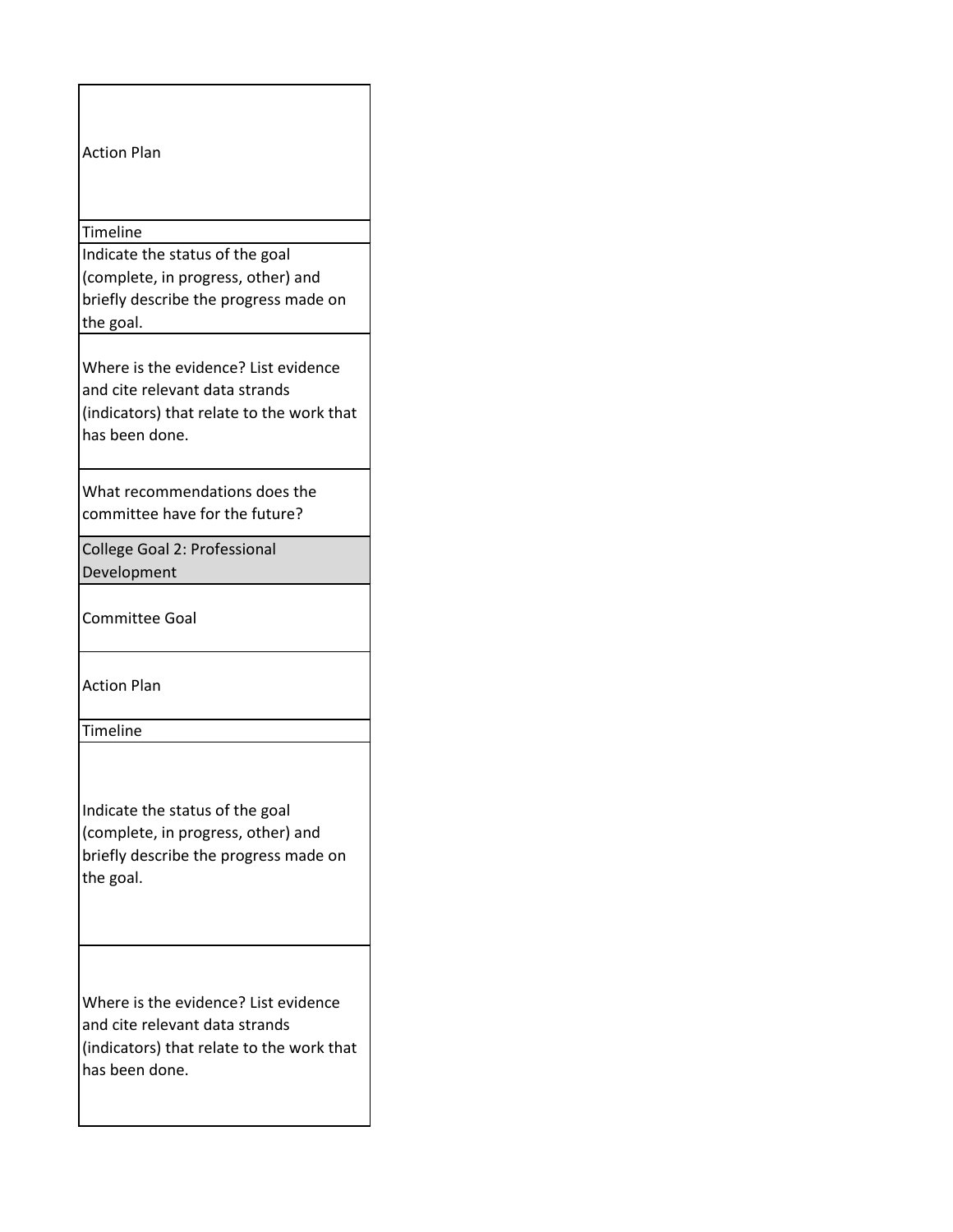| What recommendations does the<br>committee have for the future?                                                                       |
|---------------------------------------------------------------------------------------------------------------------------------------|
| <b>College Goal 3: Communication</b>                                                                                                  |
| <b>Committee Goal</b>                                                                                                                 |
| <b>Action Plan</b>                                                                                                                    |
| Timeline                                                                                                                              |
| Indicate the status of the goal<br>(complete, in progress, other) and<br>briefly describe the progress made on<br>the goal.           |
| Where is the evidence? List evidence<br>and cite relevant data strands<br>(indicators) that relate to the work that<br>has been done. |
| What recommendations does the<br>committee have for the future?                                                                       |
| College Goal 4: Facilities, Infrastructure,<br>and Technology                                                                         |
| Committee Goal                                                                                                                        |
| <b>Action Plan</b><br><b>Timeline</b>                                                                                                 |

 $\overline{\phantom{a}}$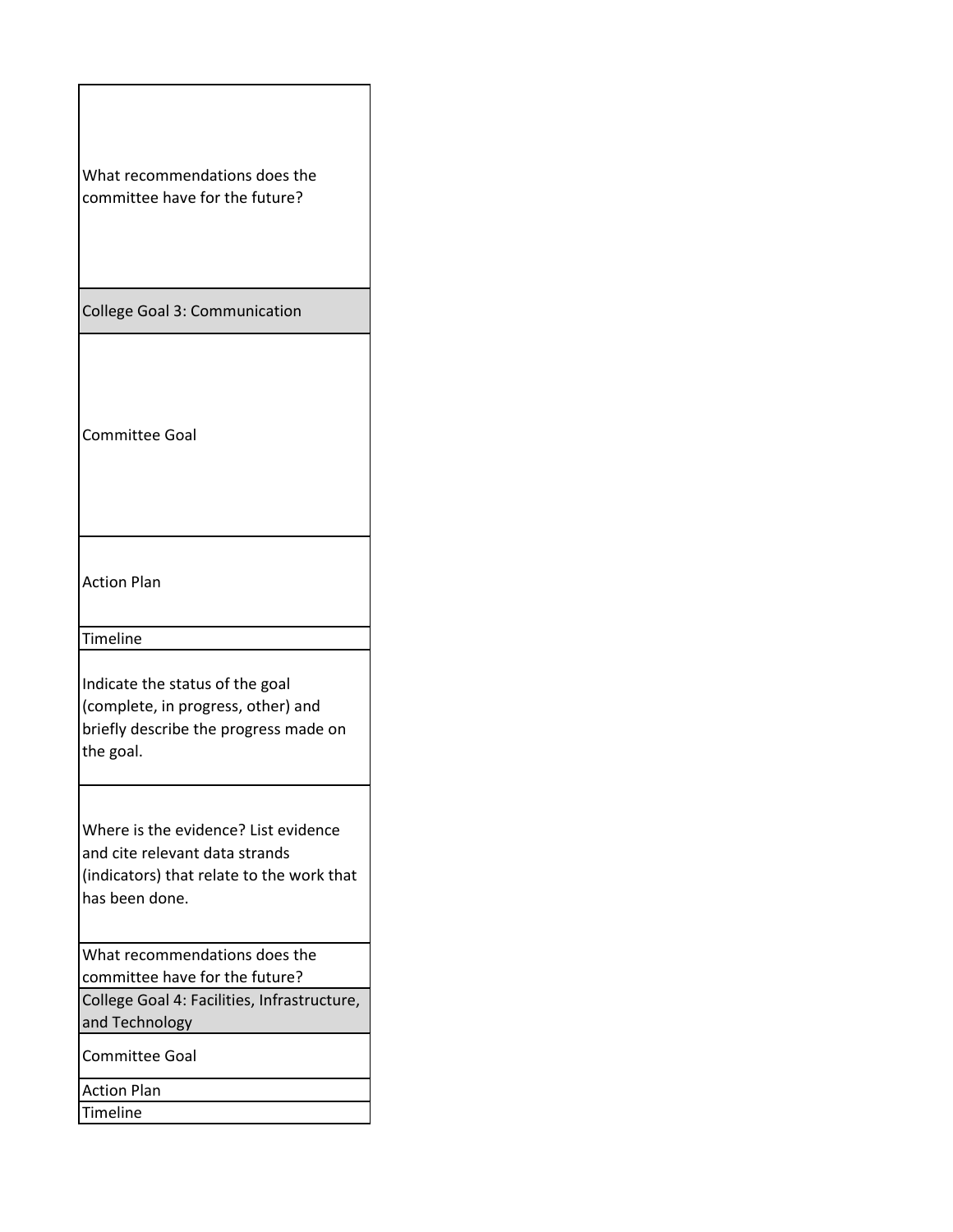| Indicate the status of the goal<br>(complete, in progress, other) and<br>briefly describe the progress made on<br>the goal.<br>Where is the evidence? List evidence<br>and cite relevant data strands<br>(indicators) that relate to the work that<br>has been done. |  |
|----------------------------------------------------------------------------------------------------------------------------------------------------------------------------------------------------------------------------------------------------------------------|--|
| What recommendations does the<br>committee have for the future?                                                                                                                                                                                                      |  |
| College Goal 5: Oversight &<br>Accountability                                                                                                                                                                                                                        |  |
| <b>Committee Goal</b>                                                                                                                                                                                                                                                |  |
| Action Plan                                                                                                                                                                                                                                                          |  |
| <b>Timeline</b>                                                                                                                                                                                                                                                      |  |
| Indicate the status of the goal<br>(complete, in progress, other) and<br>briefly describe the progress made on<br>the goal.                                                                                                                                          |  |
| Where is the evidence? List evidence<br>and cite relevant data strands<br>(indicators) that relate to the work that<br>has been done.                                                                                                                                |  |
| What recommendations does the<br>committee have for the future?                                                                                                                                                                                                      |  |
| College Goal 6: Integration                                                                                                                                                                                                                                          |  |
| Committee Goal                                                                                                                                                                                                                                                       |  |
| <b>Action Plan</b>                                                                                                                                                                                                                                                   |  |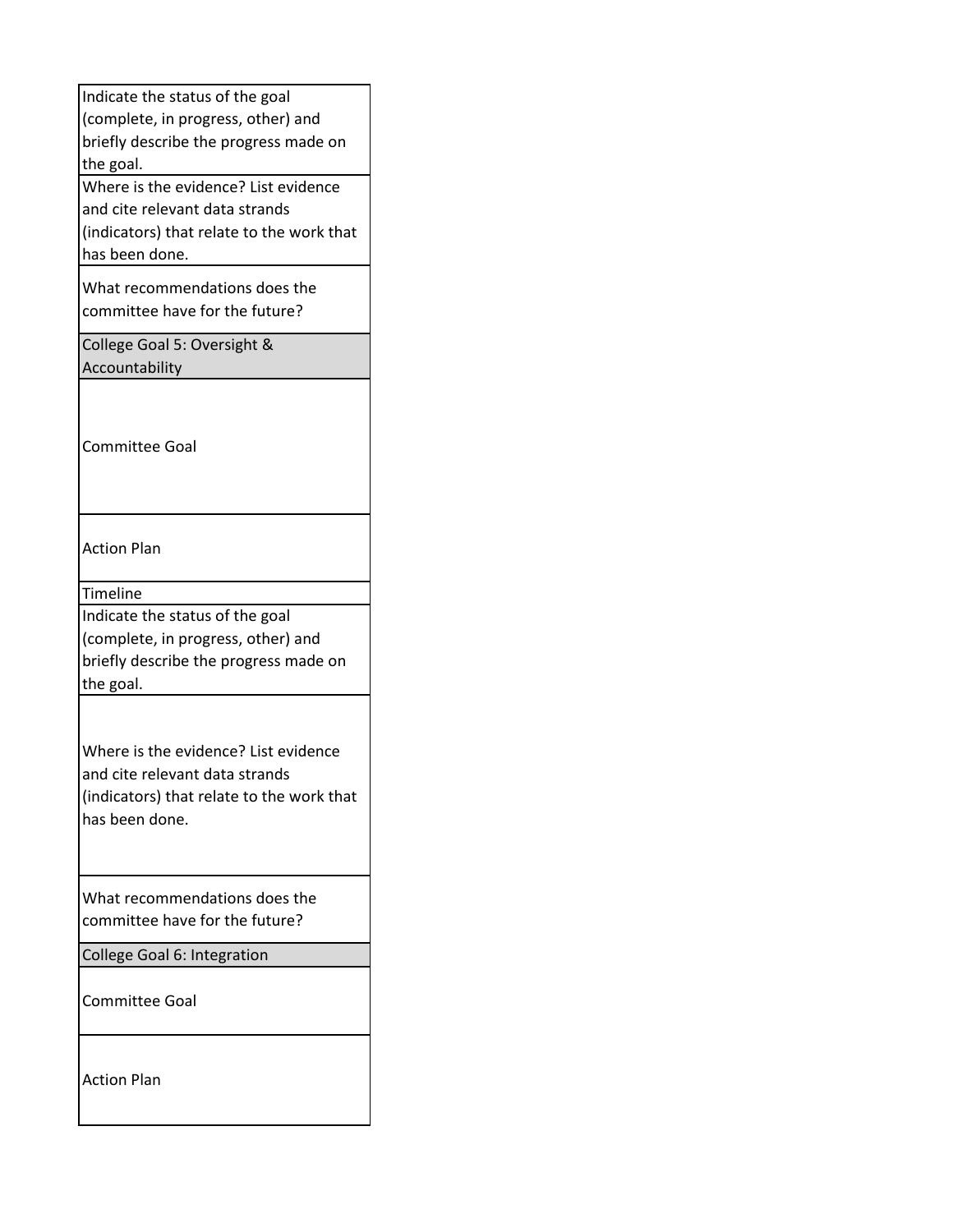Timeline Indicate the status of the goal (complete, in progress, other) and briefly describe the progress made on the goal.

Where is the evidence? List evidence and cite relevant data strands (indicators) that relate to the work that has been done.

What recommendations does the committee have for the future?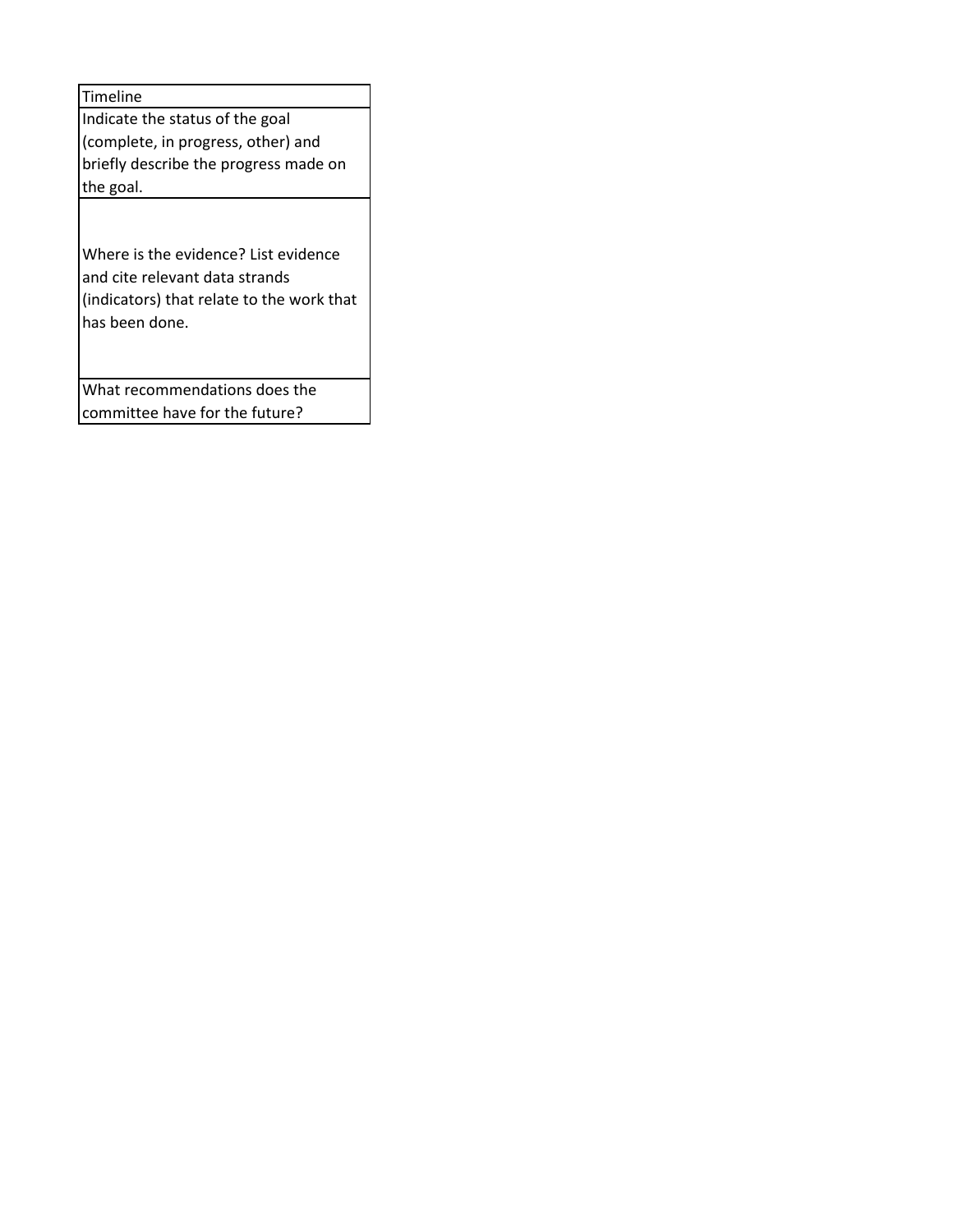## **EODAC - Equal Opportunity and Diversity Advisory Committee**

Bryan R. Hirayama (Faculty,) Vikki Coffee (Classified) & Primavera Arvizu (Administration)

Oliver Rosales (History), Shohreh Rahman (International Studies), Manuel Rosas (Counseling), Daymon Johnson (History), Adel Shafik (Art), Helen Acosta (Communication), Karimeh Amin (Behavioral Sciences), Paula Parks (English), 1 Student Representative (SGA)

The primary purpose of the Equal Opportunity and Diversity Advisory Committee (EODAC) is to actively assist the college in shaping the college's cultural and institutional policies and practices that demonstrate a commitment to diversity for all students, employees, and the community at large. The EODAC is responsible for educating and orienting the college about the issues and concerns related to diversity while helping to create an inclusive, engaging, and conscious college culture through:

• Providing recommendations to Bakersfield College and the Kern Community College District for creating and/or amending policy and procedures that impacts, supports, and promotes the EODAC's Committee charge

• Creating, editing, and reviewing Bakersfield College's Diversity Statement and diversity policies, plans, or reports from the Kern Community College District

• Reviewing collected data regarding equity in achievement for all student groups, while conscious of traditionally underrepresented student groups, and work alongside other committees, taskforces, projects, and other entities and offices on campus to develop effective strategies to promote student retention, progression, and completion of courses

- Promoting attitudinal and institutional changes regarding diversity and diversity issues
- Delivering diversity trainings for students and employees, both new and returning employees, to promote awareness, action, and in some cases change in the way the college addresses diversity
- Being an active voice for students and employees at both Bakersfield College and the Kern Community College District regarding diversity
- In relationship to Equal Employment Opportunity, the EODAC will impact this process by:

• Assisting the Equal Employment Opportunity Officer to achieve and maintain an open recruitment process that encourages and promotes a diverse workforce

• Ensuring the delivery of diversity workshops to screening committees to inform committee members about issues dealing with diversity both at the college and district level

• Assisting the Equal Employment Opportunity Officer to provide inclusiveness in trainings to employee screening committees that promotes the District's values of having a diverse workforce

• Helping edit job announcements for new positions at Bakersfield College to ensure Equal Employment Opportunity language that is inviting and inclusive

• Recommending recruitment and retention strategies that contribute to a diverse workforce

## Fall 2014-Spring 2015

Provide professional development opportunities for classified, faculty, and administrators to expose the inequities that currently exist for all students but specifically underrepresented student groups. The committee looks to support any, and all, efforts of the college to support student success. This committee looks to enhance literacy campus-wide for issues related to and/or dealing with equity, diversity, and student success.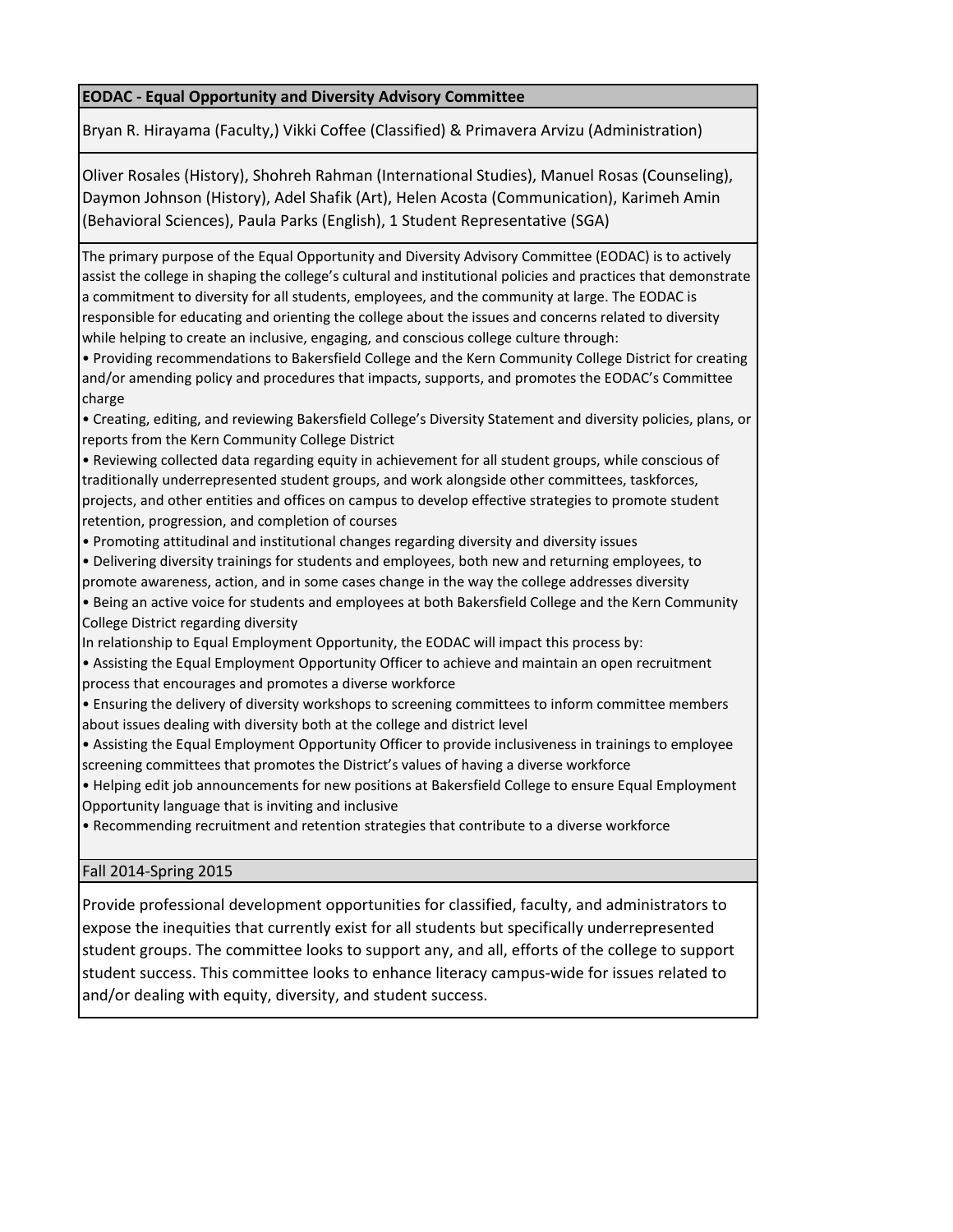Create professional development opportunities individually and in cooperation with other Senate Committees and offices on Campus. Also, participate in work related to change for the college as well as outreach and community involvement that will help create greater literacy and action for student success. Participate in activities such as the Student Equity Plan, and the initiatives within, to promote student success.

## Fall 2014-Spring 2015

In progress and ongoing. The work of the committee will never be complete in this area and will continue to be a reoccurring goal given the ever changing landscape of the California Community College System campus and students.

One of the ways that EODAC has worked, and is working, towards accomplishing this goal is through our participation with the Student Equity Plan, advocating on campus for opportunities and services for all student groups, Equity TV, and participation with the college-wide Equity Symposium in April 2015. Safe Space trainings are also scheduled to resume in Spring 2015 with the return of the organizer for that group just returning from leave.

A more concerted effort by the college needs to be made in the area of training to understand BC's unique student populations and the unique obstacles, barriers, and other variables to create equitable practices that promote student success.

Provide relevant, timely professional growth opportunities to enhance the effectiveness of our employees and institution.

To create and participate in the following trainings offered at BC: 1.) Diversity Training for Hiring Committees, 2.) New Hire Training & New Faculty Seminar, & 3.) Diversity and Equity Training on Campus

Get more involved on campus offering professional development opportunities in the aforementioned areas as well as areas that emerge throughout the year dealing with diversity and equity issues.

Fall 2014-Spring 2015

In progress. 1.) An EODAC representative has participated in diversity's training offered by HR for new hires (dates listed below) and will be inserted in future proposed HR trainings. 2.) The committee is working on becoming part of the new hire process for all employee groups, and 3.) The committee is taking part in the upcoming Equity Symposium and is working on providing more professional development opportunities. The committee has participated, and is participating, in the Equity TV project on campus having lead two of four scheduled talks. Also, Safe Space trainings are scheduled to resume in Spring 2015 with the return of the organizer for that group just returning from leave.

1.)Agendas from the Training for Hiring Committees hosted by Dena Rhoades should verify our participation on Feb. 11th, Feb. 23rd, and Feb. 27th and additional trainings scheduled for March 11th and 13th 2.) The process for becoming part of the new employee training is in progress and is a project starting in Spring 2015 3.) The work done, and in progress, for the Equity Symposium is documented in the agenda and notes for this workgroup. The work done for Equity TV is documented in workgroup meetings and the culminating project is showcased every Monday at 11am for live stream. There is a repository of these videos stored on YouTube.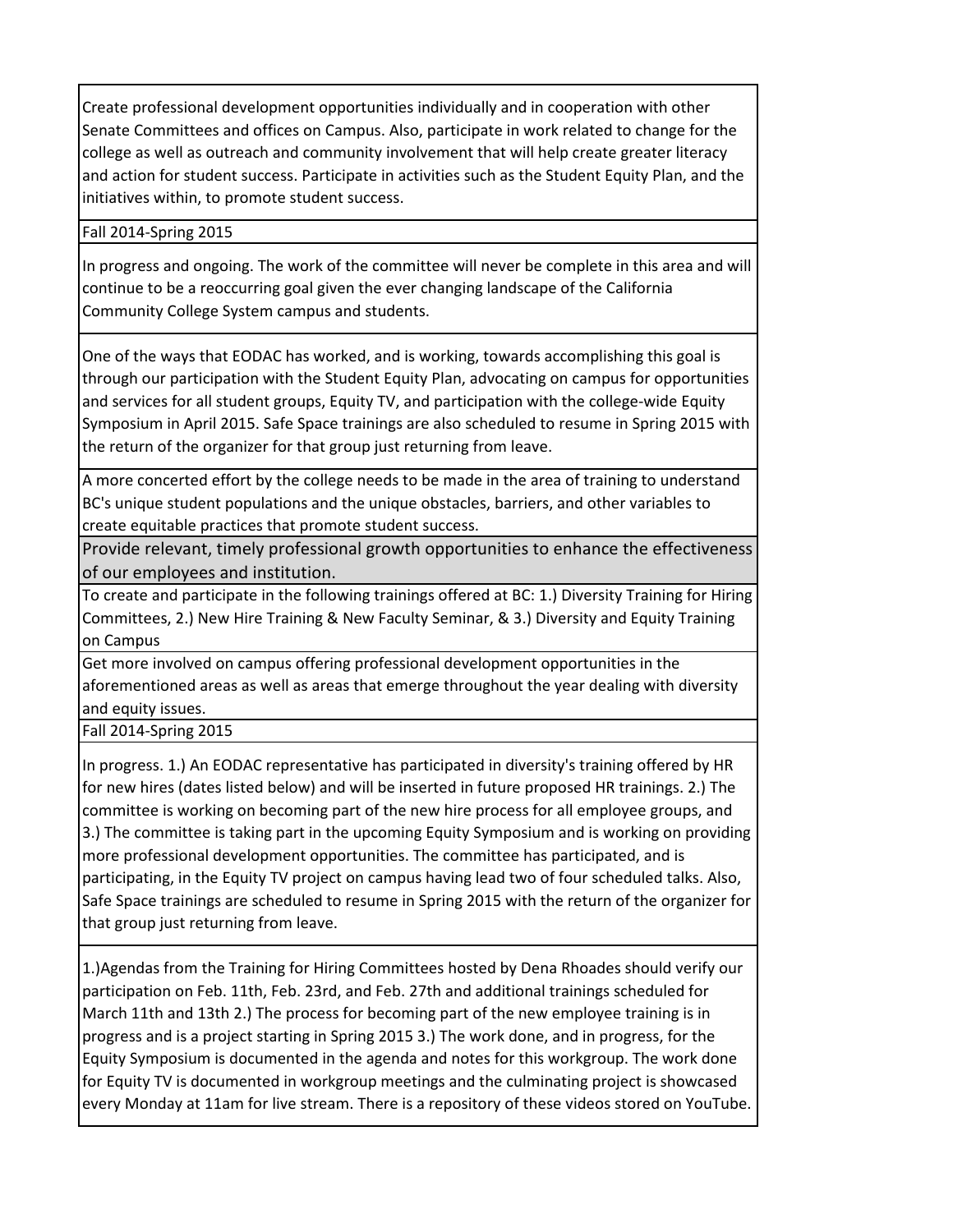The committee feels that better funding and more aggressively seeking these types of trainings from the leadership within the college is the only way to increase diversity and equity professional development as well as increase the commitment level for all employees to live the college's mission statement. Considering that this committee is one of the only committees on campus with representation from all three employee groups, funding maybe harder to acquire for some groups versus others. The committee would also like to build stronger relationships with other committees, groups, and offices on campus specifically, but not limited to, the Office of Equity and Inclusion to offer professional development opportunities.

Enhance collaboration, consultation, and communication within the college and with external constituents.

The committee hopes to not only raise the equity literacy among all employee groups but foster open communication between various groups on campus including students, employees, administration, between colleges within the district, and with KCCD itself. Also, the committee hopes to reach out into the community and be a more proactive group in establishing relationships that will help the committee accomplish both the goals of the committee and upload the mission of the college at large in regards to equity and diversity. EODAC recognizes the importance of collaborating with offices, committees, and groups to steward the Student Equity Plan.

Encourage members of the committee and college employees to work towards building stronger bonds within and outside the college and district. Create a open dialogue between and among all groups on campus to recognize and engage equity issues to make measurable change.

Fall 2014-Spring 2015

In progress. Representation from EODAC has had a presence in many projects and initiatives on campus thorough the process of planning and work associated with equity and diversity. Members from the committee have or are taking part in projects such as ASTEP, AAMMP, Equity TV, The Equity Symposium, The Student Equity Plan, Diversity and Equity Trainings, Los Padrinos and outreach among countless other projects and initiatives.

ASTEP, AAMMP, Equity TV, The Equity Symposium, The Student Equity Plan, Diversity and Equity Trainings, Los Padrinos, and other projects can be verified through meeting agendas, finished products such as Equity TV and the Student Equity Plan but much of the work being done to accomplish this college goal has been done in every meeting, brainstorming activity, workgroup, and conference attendance and reporting by having courageous conversations surrounding equity and diversity.

The college and all of its group has a huge responsibility to each other to create and foster open communication between and among these groups.

Improve maintenance of college facilities and infrastructure.

Enhance equity awareness through technology for student, all employee groups, and the community. Bring awareness of disproportionately impacted groups.

Leveraging technology to broaden the equity discussion on and off campus.

Fall 2014-Spring 2015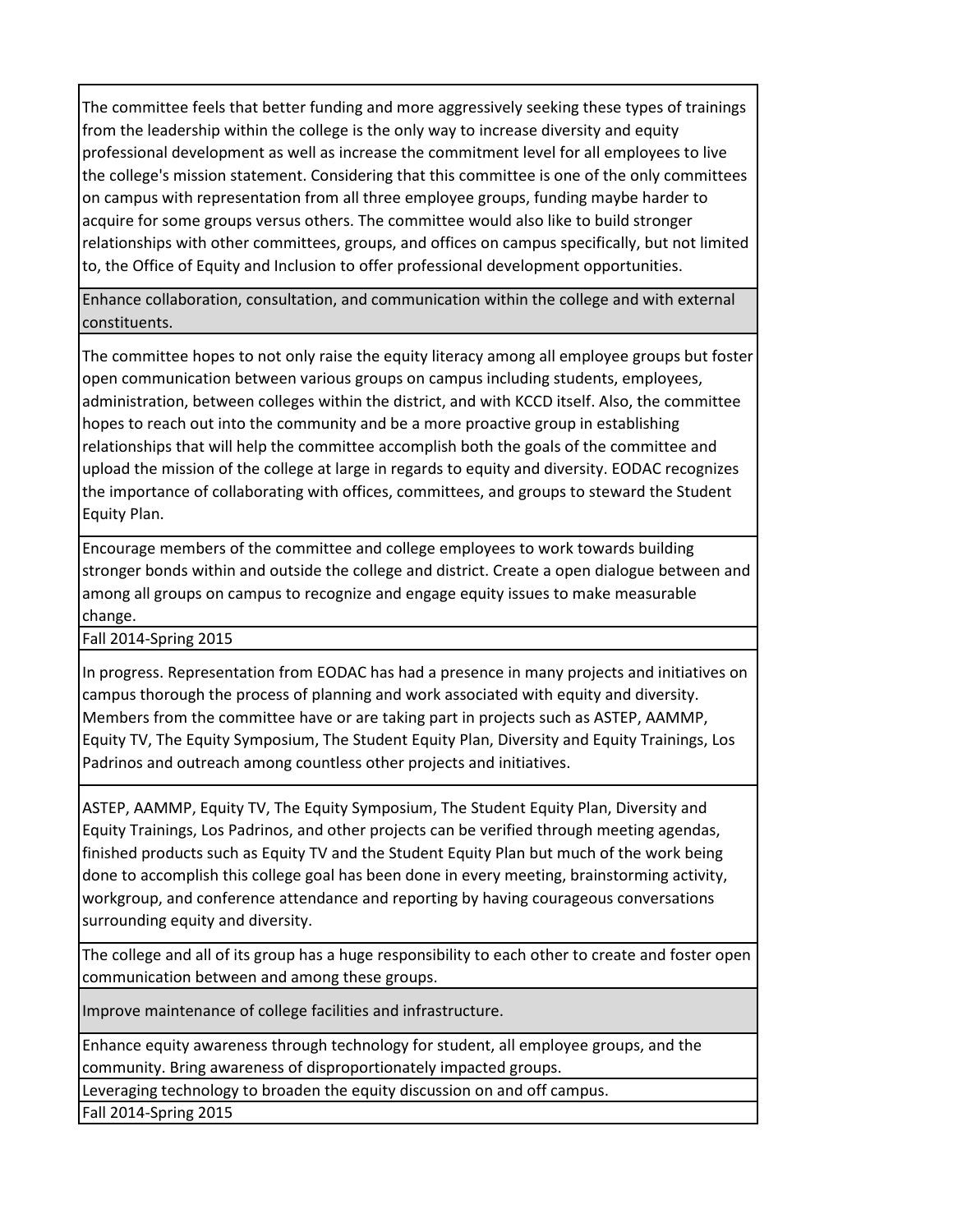In progress, ongoing, and completed. Equity TV is up and running and carrying out the Action Plan for this Committee Goal.

The evidence for this work is in Equity TV agenda notes and the videos showcasing it.

The committee needs to gain a better understanding of the technologies and networks that will be best suited to reach the students, the college, and the community when addressing equity.

Improve oversight, accountability, sustainability, and transparency in all college processes.

The committee is dedicated to ensuring to its students, employees, and the community at large that BC and KCCD are upholding the core values and the strategic plan in regards to equity and diversity. Integrate equity and diversity through all campus planning, implementation, and influence future change necessary to embrace equity as an intricate part of the processes within Bakersfield College.

Considering the relative absence of EODAC on campus in previous years, the committee seeks to be more involved, active, and act as agents of change for the equity agenda.

Fall 2014-Spring 2015

In progress, ongoing, and completed. The committee has worked, and is working, very hard to play an important part in the discussion on campus dealing with diversity and equity. The committee played an intricate part in the Student Equity Plan

ASTEP, AAMMP, Equity TV, The Equity Symposium, The Student Equity Plan, Diversity and Equity Trainings, Los Padrinos, and other projects can be verified through meeting agendas, finished products such as Equity TV and the Student Equity Plan but much of the work being done to accomplish this college goal has been done in every meeting, brainstorming activity, workgroup, and conference attendance and reporting by having courageous conversations surrounding equity and diversity. The committee is also awaiting the first district Diversity Committee discussion schedule for March of 2015.

The dialogue involving diversity and equity for Bakersfield College to be a cornerstone in our decision making process. In the future, EODAC hopes to see this intentionality realized in all of its processes.

Implement and evaluate existing major planning processes.

The committee seeks to increase the literacy of all employee groups with issues related to or directly dealing with equity and diversity. The committee is working towards integrating equity and diversity into the college and district processes.

The plan for achieving this goal is closely related to four of the college goals (student success, professional development, communication, and oversight & accountability) and other measurable way to change the college and district climate in relationship to equity and diversity.